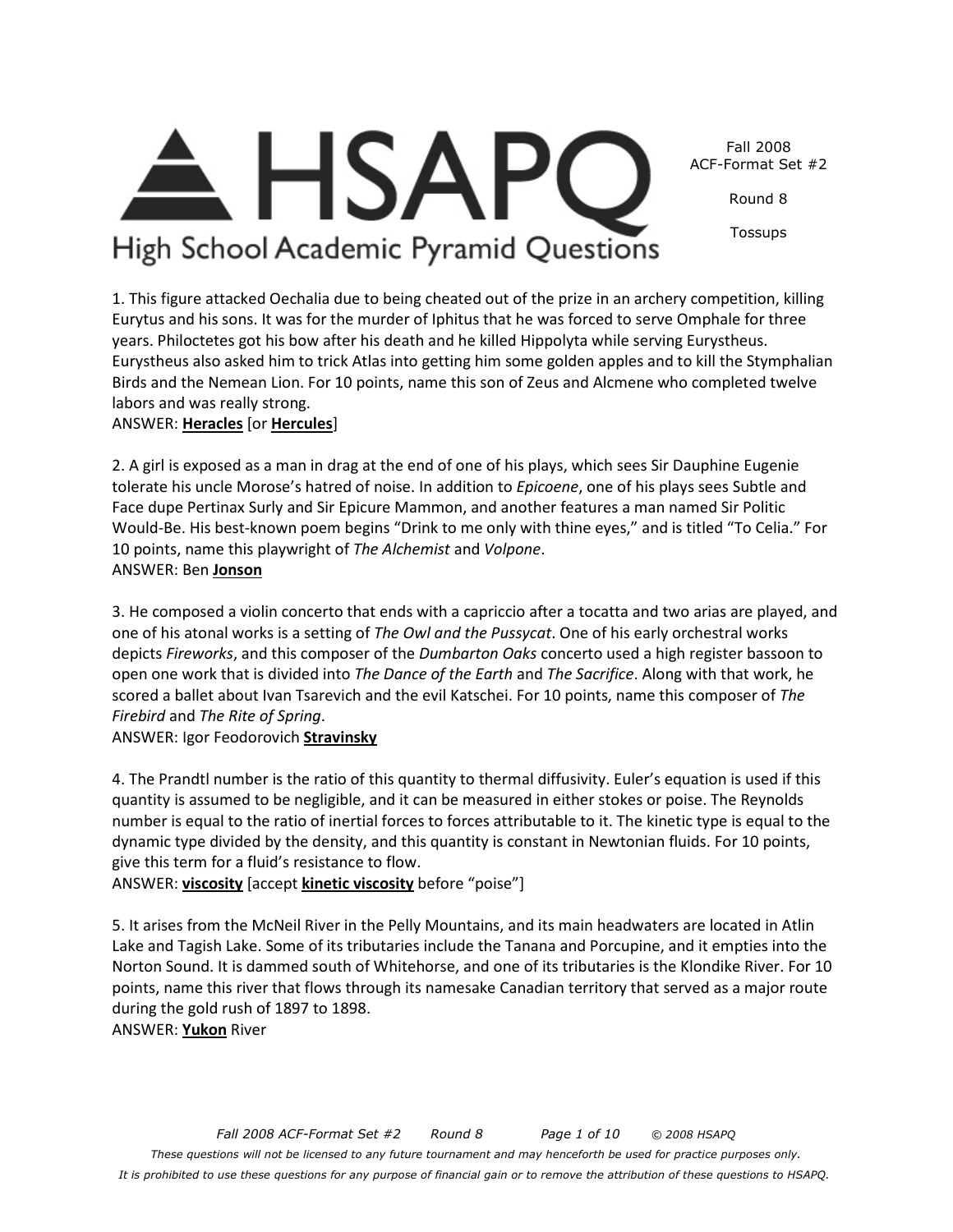6. He was ordered by Le Duan to make his interests subordinate to Duan's, and he created the "Office 100" as an insurgency base. Declaring year zero after overthrowing Lon Nol, he attempted to triple his nations agricultural production despite having no fertilizer or modern equipment as part of his four year plan. Arrested by Ta Mok after hiding in rebel bases in Thailand, he is perhaps most notorious for his killing fields. For 10 points, name this man who overthrew Norodom Sihanouk and created the Khmer Rouge, a dictator of Cambodia.

#### ANSWER: **Pol Pot** [or **Saloth Sar**]

7. Lack of anger, extreme tallness, and wish fulfillment by kalpa trees were experienced by people born in the Susama-susamā era prophesized by this faith. Its underworld is the Adho Loka, and a mirror and a fish couple are two of its Eight Auspicious Symbols. The aim of one of its rituals is to transcend the jiva to experience Atman; this meditation is known as Samayika. The Digambara sect of this faith is notorious for its nudity, but preaches ahimsa and venerates the  $24<sup>th</sup>$  tirthankara. For 10 points, name this Indian religion whose tenets were laid out by Mahavira.

#### ANSWER: **Jain**ism

8. This author's sketches for *Harper's* include "The Paradise of Bachelors and the Tartarus of Maids." He wrote about an aspiring New York writer paralyzed by a vision of Enceladus in his novel *Pierre*, and memorialized his friend Jack Chase in *White-Jacket*. He wrote about a slave rebellion aboard the *San Dominick* which is put down by Amasa Delano in his story "Benito Cerreno*."* Another of his novels includes characters like Starbuck and Queequeg, as well as the chapter "The Whiteness of the Whale." For 10 points, name this American author of *Moby-Dick*. ANSWER: Herman **Melville**

9. She recorded the single that broke a world record for most downloads in 30 minutes, a cover of "A Moment Like This," and a bonus track on her debut album is "Footprints in the Sand." She discusses "his love not pass[ing] the test" in the Akon-produced "Forgive Me," and this winner of X-Factor sings "I couldn't turn on the TV" in one single. Known for singing "my heart's crippled by the vein that I keep on closing," for 10 points, name this singer of "Better in Time," whose album *Spirit* includes the song about how "you cut me open," "Bleeding Love." ANSWER: Leona **Lewis**

10. Patients with Balint Syndrome give insight into the neurological origins of this process. Donald Broadbent introduced the first information theory-based theory of it, and for a time dichotic speech was one stimulus used to quantify it. A "blindness" caused by lack of it was shown in a 1999 study, in which participants failed to see a person in a gorilla suit because they had been instructed to count the number of passes made during a video. For 10 points, name this term for the cognitive process that allows humans to selectively concentrate on specific objects. ANSWER: **attention**

11. A small, obscured dog veers off to the right in this painting, taking note of a scarecrow or plowman positioned next to an abandoned wooden boat. The artist of this work reflected on his earlier *Wivenhoe Park* to divide the complexion of the cloudy sky, with the stormier half above a set of tall trees. Across from those trees is a turning water wheel, providing energy for the mill which prominently occupies its western part. Two black horses pull the title object, in which one man has his whip raised. For 10 points, identify this painting of a cart by John Constable. ANSWER: *The Hay Wain*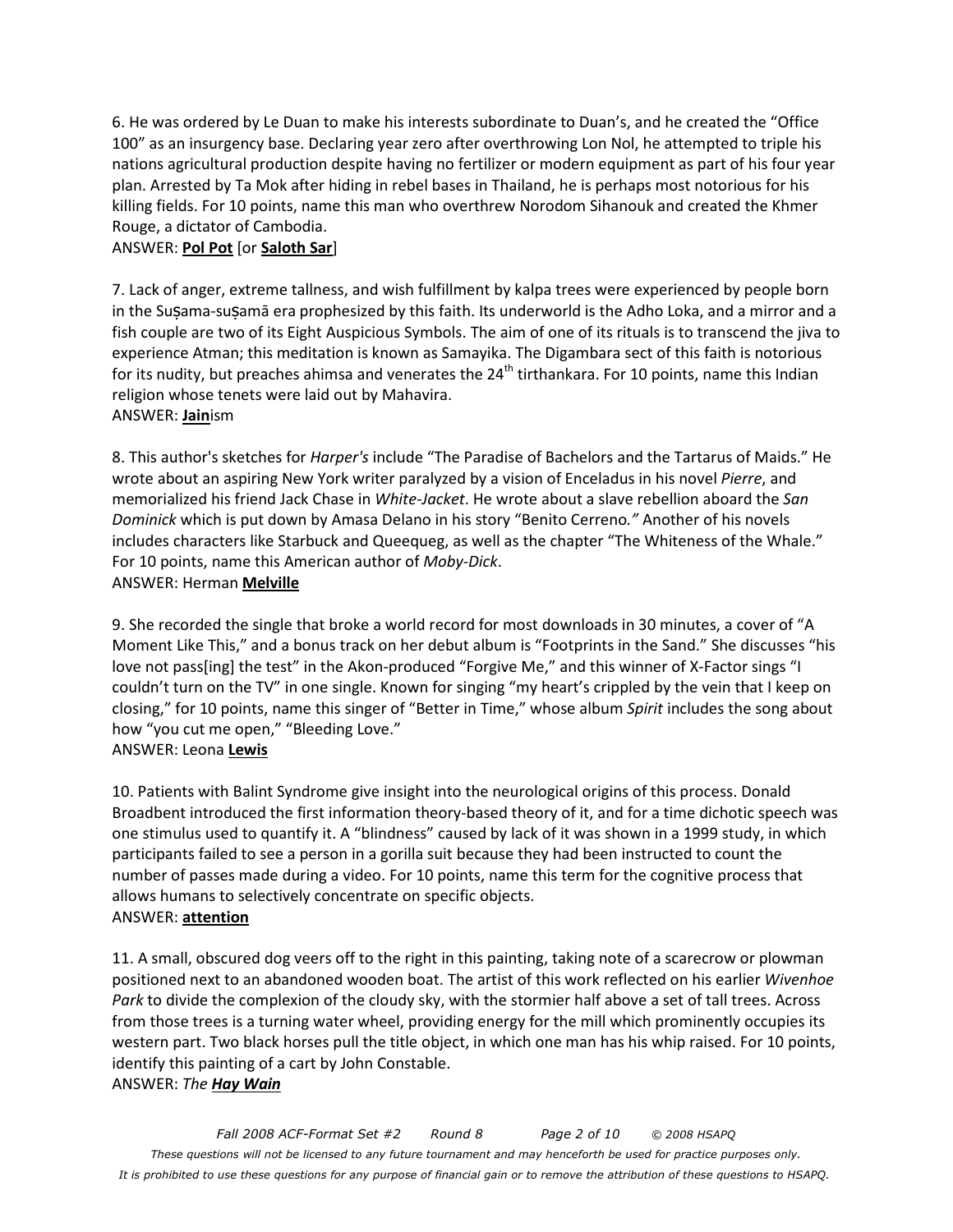12. In 1967, Roman Herzog apologized for this event, whose casualties were exacerbated by the fact that Mondays are typically market days for the city in question. Incidentally sparing the Casa de Jontas and an ancient oak stump and carried out by Junker and Heikel bombers, it was a joint operation by the Italian air force and the Luftwaffe. For 10 points, name this Franco-endorsed attack on a Basque town, commemorated by a Picasso painting.

ANSWER: **bombing of Guernica** [or obvious equivalents]

13. The title character of this work learns that an old friend is visiting when she reads a card on a bouquet of flowers that Bertha places on the piano. One death in this work occurs in Madame Diana's boudoir. The title character's jealousy of Thea leads her to burn a manuscript, and she commits suicide after Judge Brack threatens to reveal why Eilert Lovborg committed suicide. For 10 points, name this play whose title character is George Tesman's wife, written by Henrik Ibsen. ANSWER: *Hedda Gabbler*

14. One analog of this concept is named after Tolman, Oppenheimer, and Volkov. Its namesake solved three cases of the Lane-Emden equation. The denominator of the formula used to calculate it includes the square of the number of nucleons per electron, and Schonberg's name is sometimes appended to it. Equal to approximately 1.4 solar masses, for 10 points, name this theoretical maximum mass a white dwarf can obtain before collapsing in on itself and forming a black hole, a limit named after an Indian physicist.

#### ANSWER: **Chandrasekhar** Limit

15. Along with his commander, General Dumouriez, this man defected to Austria. Louis Blanc and Pierre-Joseph Proudhon were among those to lead the opposition against this man, which culminated in a working class revolution. This member of the House of Orleans didn't declare for Henry V, allowing the Chamber of Deputies to make him monarch instead, and he established the title "King of the French." For 10 points, name this man who ruled France in the July Monarchy until the 1848 Revolution. ANSWER: **Louis-Philippe** of France

16. This term refers to a property whose extension causes the UV absorption wavelength of an organic compound to decrease by 30 nanometers according to the Woodward Feiser rules. Only dienes which exhibit this property can participate in the Diels Alder reaction, and it is associated with delocalization of electrons. This word also describes the species in the numerator of the logarithm function in the Henderson Hasselbalch equation. For 10 points, identify this word which describes the type of base that results from the deprotonation of an acid.

ANSWER: **conjugate** [accept word forms; prompt on "electron delocalization" until mentioned]

17. Two earlier versions of this work were composed by Ferdinand Herold, and Marius Petipa was this work's librettist. Late in this work, Bluebird, Princess Florine, the White Cat, and Puss in Boots all arrive with the intention to party. Carabosse hides a needle in a bouquet of flowers, but the Lilac Fairy causes the title character not to die, and she is eventually saved by Florimund. Based on a Charles Perrault fairy tale, for 10 points, name this Peter Tchaikovsky ballet about Aurora, a dormant princess. ANSWER: *The Sleeping Beauty* [or *Spashchaya Krasavitsa*; or *La Belle au bois dormant*]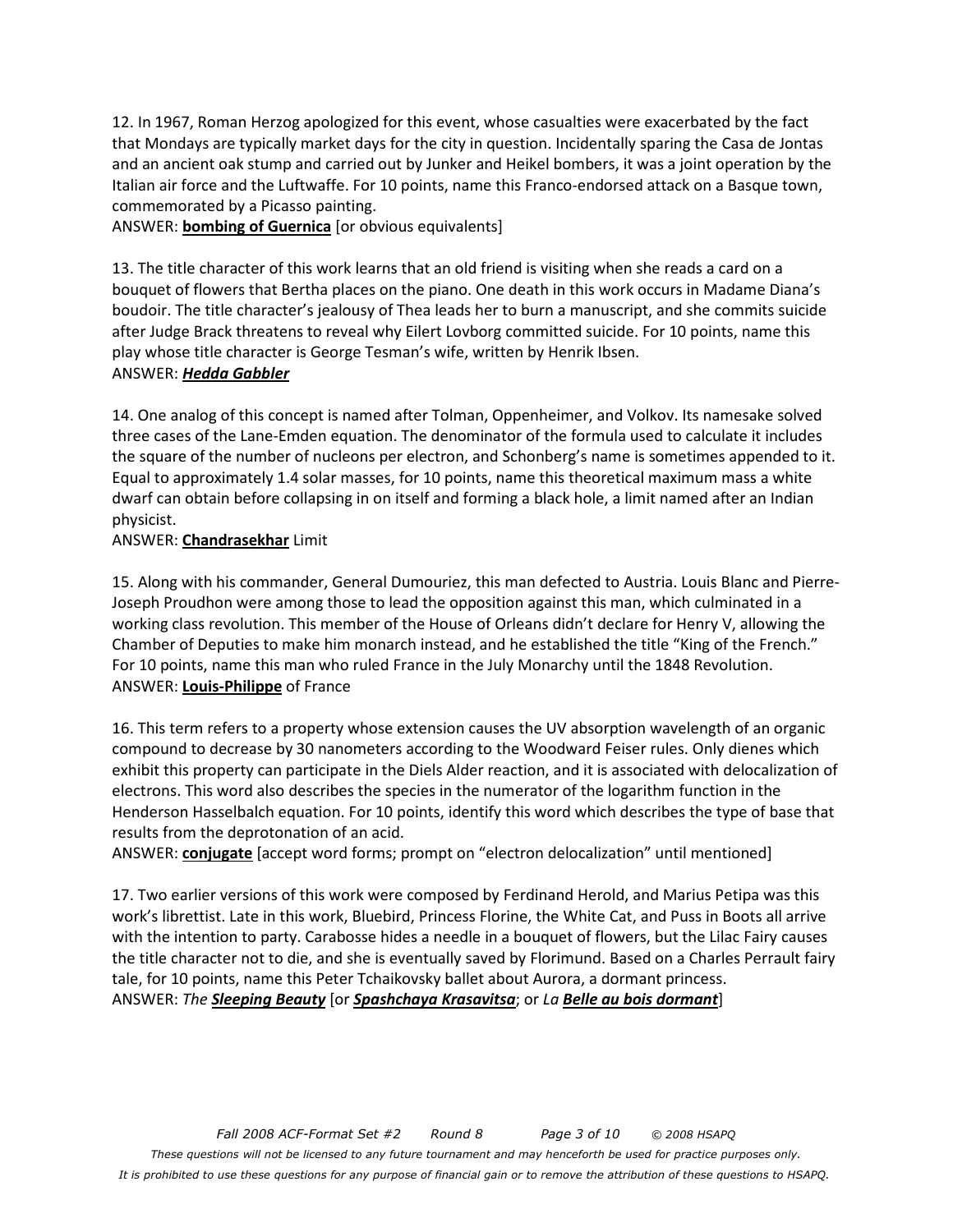18. After failing as a banker, this man became superintendent of a Louisiana military academy with the help of his friends Braxton Bragg and P.G.T. Beauregard, and his former adversary Joseph Johnston was a pallbearer at his funeral. Regarding running for president, he stated that he would not run if nominated or serve if elected, and he presented Savannah as a Christmas present to Abraham Lincoln in 1865. For 10 points, name this Civil War general who decided to "make Georgia howl" in his March to the Sea.

#### ANSWER: William Tecumseh **Sherman**

19. Their function is inhibited by the ABA hormone, and Zeaxanthin is involved in the activation of these structures. Transport of protons from the cytoplasm causes their activation with the uptake of potassium ions. They are inactive during the day in organisms that use malic acid in their metabolism, and they involve the opening and closing of two guard cells to allow for the diffusion of gases, called transpiration. For 10 points, identify these structures, which are involved in the exchange of carbon dioxide and water vapor in plants.

#### ANSWER: **stomata** [or **guard** cells]

20. For many years, this author lived with Mr. and Mrs. Henry Thrale. This author of *The False Alarm* coined the term "metaphysical poetry" in his *Lives of the Most Eminent English Poets*. He attacked rebellious American colonists in *Taxation no Tyranny*, and wrote the essays collected in *The Idler* and *The Rambler.* Another work describes how he refuted Bishop Berkeley's idealism by kicking a stone. For 10 points, name this eighteenth century British author whose life was chronicled by James Boswell and who compiled a dictionary of the English language. ANSWER: Samuel **Johnson**

## 21. A limit to the best lossless compression is titled after this concept and is named for Shannon, who published it in "A Mathematical Theory of Communication." Schrödinger expounded the idea that its "negative" form feeds life in *What is Life?* and a metaphor for its mechanism is the "arrow of time." Boltzmann's constant is multiplied with the logarithm of multiplicity to obtain it, and Clausius defined a precursor to it, disgregation. Described as constant or increasing by the Second Law of Thermodynamics, for 10 points, name this measure of disorder in a system.

#### ANSWER: **entropy**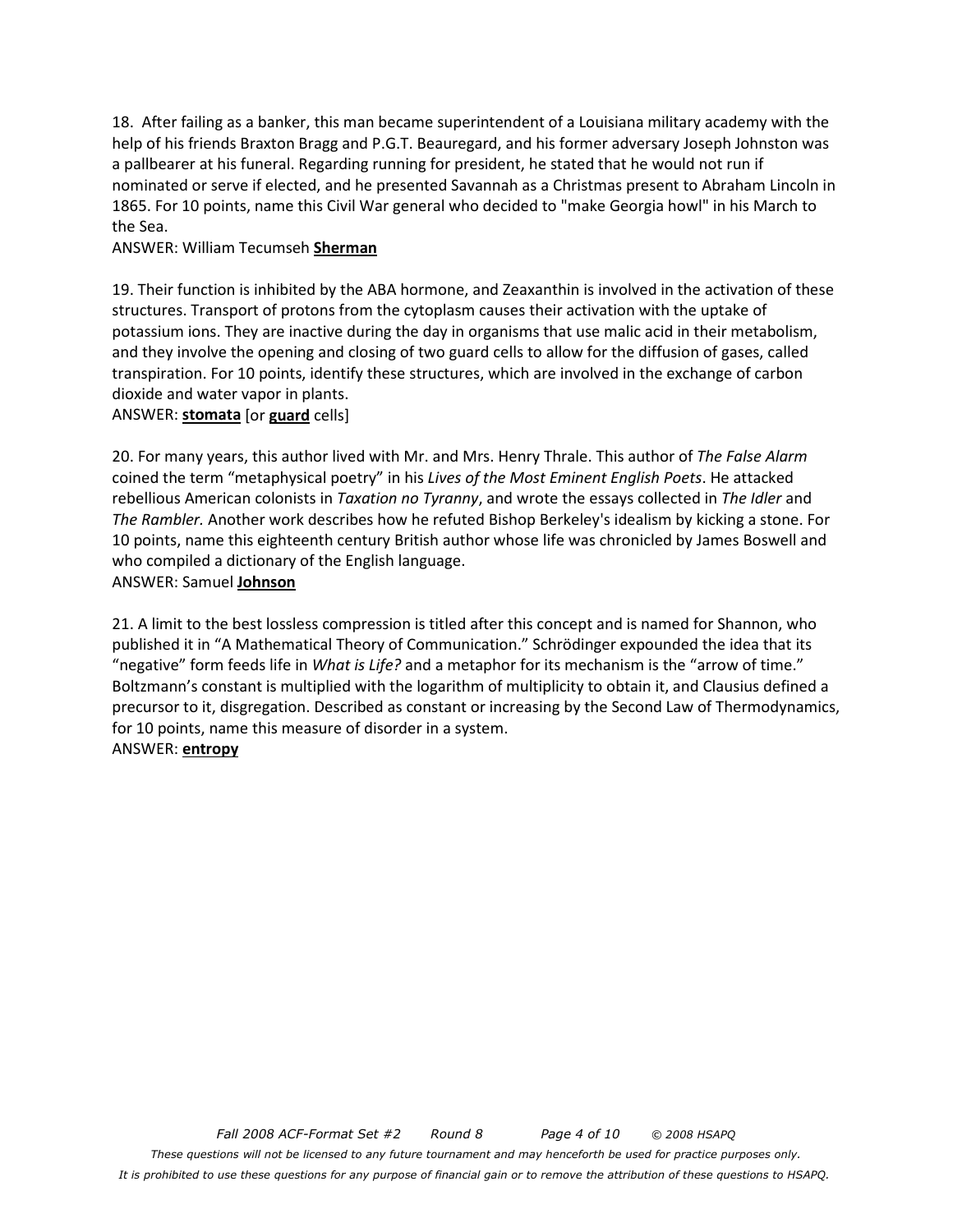*Fall 2008 ACF-Format Set #2 Round 8 Page 5 of 10 © 2008 HSAPQ These questions will not be licensed to any future tournament and may henceforth be used for practice purposes only. It is prohibited to use these questions for any purpose of financial gain or to remove the attribution of these questions to HSAPQ.*

#### Fall 2008 ACF-Format Set #2

Round 8

Bonuses

<del>A</del> HSAPC High School Academic Pyramid Questions

1. Name some more Japanese authors, for 10 points each.

[10] This author wrote about his country's aesthetics in "In Praise of Shadows," and also wrote novels like *The Makioka Sisters* and *Some Prefer Nettles*.

ANSWER: Junichiro **Tanizaki** [accept in either order]

[10] This modern author has written such novels as *Pinball, 1973*, *Kafka on the Shore*, and *The Wind-Up Bird Chronicle*.

ANSWER: Haruki **Murakami** [accept in either order]

[10] This Heian Period author wrote a book that contains many lists, *The Pillow Book*.

## ANSWER: Sei **Shonagon**

2. This man's nickname was the "Fighting Quaker." For 10 points each:

[10] Name this attorney general for Woodrow Wilson who rounded up thousands of suspected subversives in his namesake 1920 raids.

ANSWER: Alexander Mitchell **Palmer** 

[10] Among those deported during the Palmer Raids was this Lithuanian-born anarchist who was the lover of Alexander Berkman, the man who shot Henry Clay Frick in the Homestead Strike. ANSWER: Emma **Goldman** 

[10] This radical labor union had already been decimated by federal crackdowns by the time the Palmer Raids took place. Led by "Big Bill" Heywood, its members were called "Wobblies."

ANSWER: **Industrial Workers of the World** [accept **IWW**]

3. In the laboratory, the most useful ones are usually denoted by the letter lambda. For 10 points each: [10] Name this type of virus that infects bacteria.

ANSWER: bacterio**phage** 

[10] This cycle of viral reproduction does not involve incorporation of the viral genome into the host DNA, and usually results in the rapid destruction of an infected cell.

ANSWER: **lytic** cycle

[10] This term for a region in which all the cells have been lysed and phage particles released shares its name with the hardened substance on the surface of teeth and blood vessels. ANSWER: **plaque**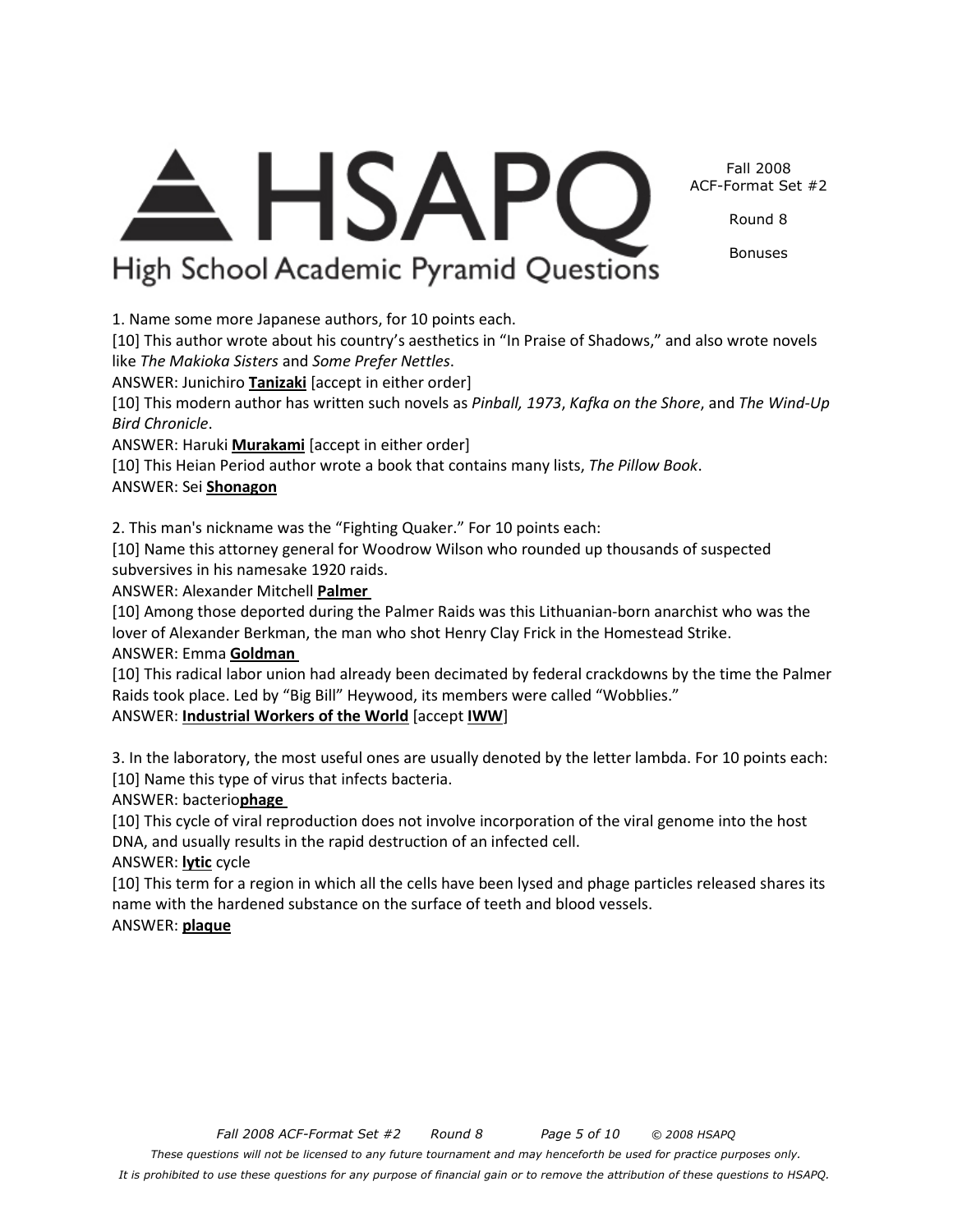4. His time conducting a zarzuela company influenced the creation of his works like *El canto de salvacion* and *Catalanes de Gracia*. For 10 points each:

[10] name this composer of 12 "impressions" for piano including "Triana" and "Jerez," *Iberia*. ANSWER: Isaac Manuel Francisco **Albeniz**

[10] Ida Rubinstein commissioned this work, which was written after its composer was unable to orchestrate *Iberia*. It involves a snare ostinato while the instruments repeat two melodies. ANSWER: *Bolero*

[10] This composer of a Piano Concerto for the Left Hand wrote the Spanish-inspired *Rapsodie Espagnole* as well as *Bolero*.

ANSWER: Maurice **Ravel**

5. Name these civilizations from their mythologies, for 10 points each.

[10] Huitzilopochtli was their war god, Tlaloc their storm god, and Tlazolteotl was their goddess of filth. They also borrowed stories about a plumed serpent from an earlier civilization.

#### ANSWER: **Aztec**s

[10] The Aztecs borrowed the Quetzalcoatl myths from this civilization, whose mythology holds that he abandoned their city of Tollan and sailed east on a raft of serpents, to one day return. ANSWER: **Toltec**s

[10] While much of their mythology was shared with their eastern neighbors, these people worshipped such unique figures as Quirinus and Janus, and used indigenous names like Minerva. ANSWER: **Roman**s

6. They can be distinguished from aldehydes using Tollens' reagent. For 10 points each:

[10] Name this functional group consisting of a non-terminal carbonyl group.

#### ANSWER: **ketone**s

[10] The most fundamental ketone is this chemical, with formula C-H-3-C-O-C-H-3.

ANSWER: **acetone** [or **propanone**; or **dimethyl ketone**; or **2-propanone**; or **beta-keto propane**] [10] Aromatic ketones are a frequent end product of this reaction, which has namesake arylations and acylations. It's named for the French and American scientists who first performed it. ANSWER: **Friedel-Crafts** reaction

7. Its 208 isotope is the heaviest known stable nuclide. For 10 points each:

[10] Name this element with atomic number 82 and symbol Pb.

#### ANSWER: **lead**

[10] A chamber made of lead is used in one process to make this acid, though the contact process makes more of it.

ANSWER: **sulfuric** acid [accept **H2SO4**; prompt on "**oil** of **vitriol**"]

[10] The main ore of lead is galena, which contains the  $Pb^{+2}$  ion bonded to this other monoatomic ion. ANSWER: **sulfide**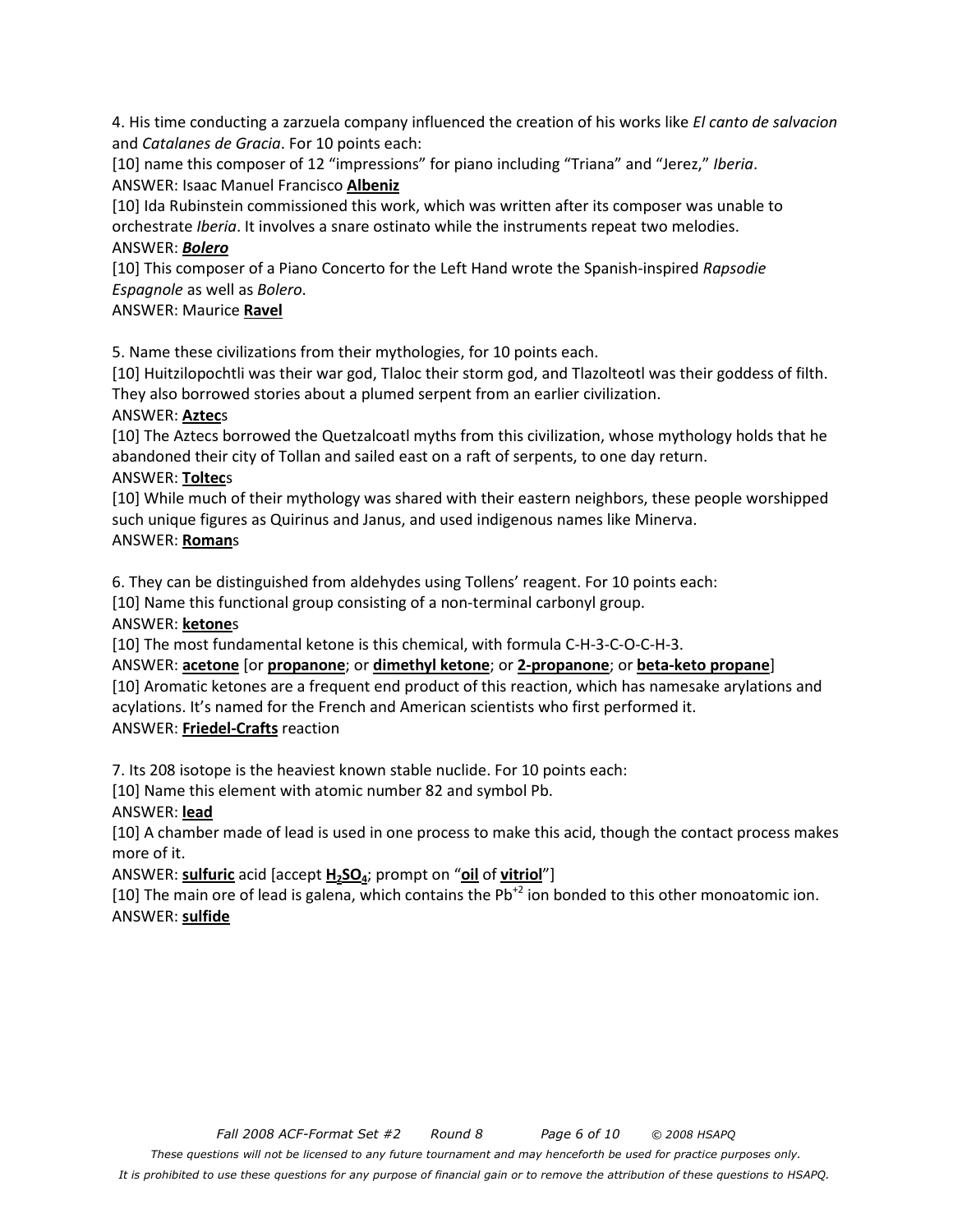8. It is marked by an almost zero resistance below the critical temperature. For 10 points each:

[10] Identify this property, which was first observed in liquid mercury by Kammerling Onnes.

## ANSWER: **superconductivity**

[10] This theory, formulated by three American physicists attributes superconductivity to the formation of Bose-Einstein condensate like pairs of electrons called Cooper pairs.

ANSWER: **BCS** theory [or **B**ardeen-**C**ooper-**S**chrieffer Theory]

[10] So called "high temperature" superconductors are able exhibit superconductivity at or above the boiling point of this substance, around 77 Kelvin.

ANSWER: **liquid nitrogen** [prompt on **nitrogen**]

9. Name these Jewish ceremonies, for 10 points each.

[10] Male infants are circumcized on the eighth day of life in this ritual.

### ANSWER: **bris** [or **brit**]

[10] At age thirteen, a practicing Jew becomes a "son" or "daughter of the commandments" in this ceremony.

## ANSWER: **bar mitzvah** [or **bat mitzvah**]

[10] For a week after the death of a close relative, adult Jews will "sit" this prescribed time of mourning, which shares its name with a Hindu god who ends the universe by dancing. ANSWER: **shiva**

10. It was countered by the speech "On the Correct Handling of Contradictions Among the People." For 10 points each:

[10] Name this period where the Chinese government actively encouraged intellectuals to criticize the government, before they became flooded with attacks and cracked down.

ANSWER: The "Let One **Hundred Flowers** Bloom" campaign

[10] The Hundred Flowers campaign was called for by this Chairman of the Chinese Communist Party. He had led the long march, and wrote the Little Red Book.

## ANSWER: **Mao** Tse-Tung or **Mao** Zedong

[10] This other plan led to the creation of communes where workers often melted their implements for steel. It disrupted agriculture so that twenty million died of starvation.

## ANSWER: **Great Leap Forward**

11. This capital's namesake "bloodbath" of 1520 led to its country leaving the Kalmar Union. For 10 points each:

[10] Built by Birger Jarl, name this city that was liberated from Danish rule by Gustav I Vasa in 1523. ANSWER: **Stockholm** 

[10] Another member of the Vasa dynasty was this king of Sweden from 1697 to 1718 who invaded Russia for some reason in 1707, which resulted in Sweden's loss of status as a great power. ANSWER: **Charles XII** [prompt on **Charles**]

[10] This Swedish queen studied philosophy under Descartes and her patronage of the arts and learning earned her the title "Minerva of the North."

## ANSWER: **Christina**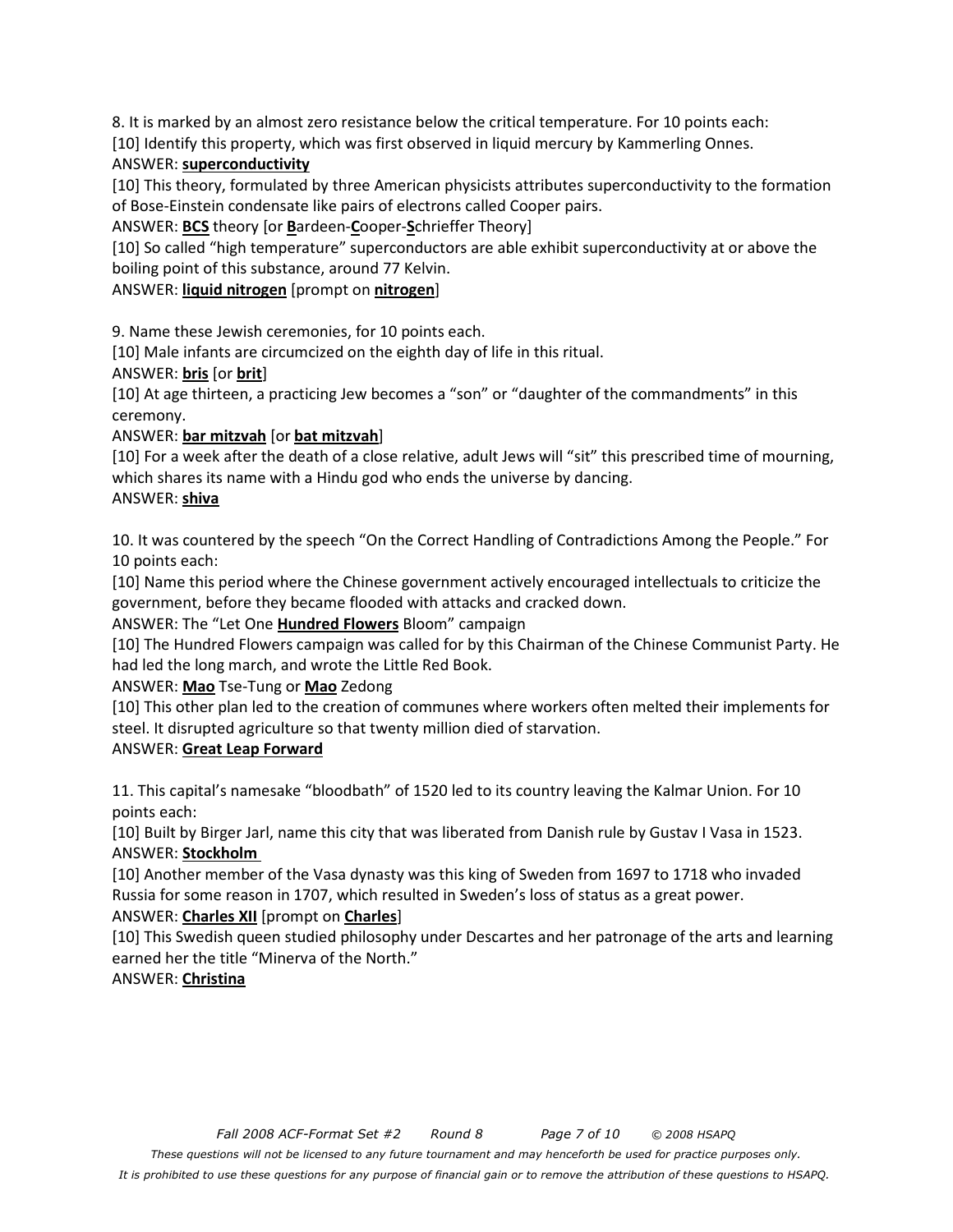12. Stars of spectral class O inhabit the upper-left portion of this diagram. For 10 points each:

[10] Name this plot of temperature vs. luminosity.

ANSWER: **Hertzsprung-Russell** diagram [accept **H-R** diagram]

[10] The Sun is located along this band stretching from the upper left ot the lower right.

# ANSWER: **main sequence**

[10] Stars in the main sequence produce energy through this process, in which two smaller nuclei are joined to make a larger one.

# ANSWER: nuclear **fusion**

13. One of this poet's sonnets begins "Batter my heart, three person'd God." For 10 points each: [10] Name this author whose collection *Songs and Sonnets* includes "The Canonization" and "A Valediction: Forbidding Mourning."

# ANSWER: John **Donne**

[10] In this poem, the title insect "suck'd me first, and now sucks thee," causing Donne to compare it to "a marriage bed, and marriage temple."

## ANSWER: "The **Flea**"

[10] In this sonnet by Donne, he argues that the title entity is "slave to Fate, Chance, kings, and desperate men," even though "some have called" it "mighty and dreadful."

# ANSWER: "**Death, be not proud**" [or **6** or **10**]

14. He translated Lucan's *Pharsalia* and wrote a play in which a man sells his soul to the devil. For 10 points each:

[10] Name this Elizabethan playwright of Doctor Faustus.

## ANSWER: Christopher **Marlowe**

[10] In this Marlowe play, the scheming title misanthrope Barabas dies in a pot of boiling liquid that he set as a trap for Turkish invaders.

## ANSWER: *The Jew of Malta*

[10] Marlowe wrote a play in two parts about this lame Asian conqueror who burns a Koran and claims to be greater than god.

ANSWER: **Tamburlaine** the Great [or **Timur** the Lame; or **Tamerlane**]

15. The title structure claims the lives of La Perichole and Uncle Pio. For 10 points each:

[10] Name this novel, in which Brother Juniper details some plunging deaths in South America.

## ANSWER: *The Bridge of San Luis Rey*

[10] This American author, who wrote about an incoming "wall of ice" in *The Skin of Our Teeth*, wrote *The Bridge of San Luis Rey*.

ANSWER: Thornton Niven **Wilder** 

[10] This Wilder play sees Emily Webb die after marrying George Gibbs, while the Stage Manager talks about Grover's Corners.

# ANSWER: *Our Town*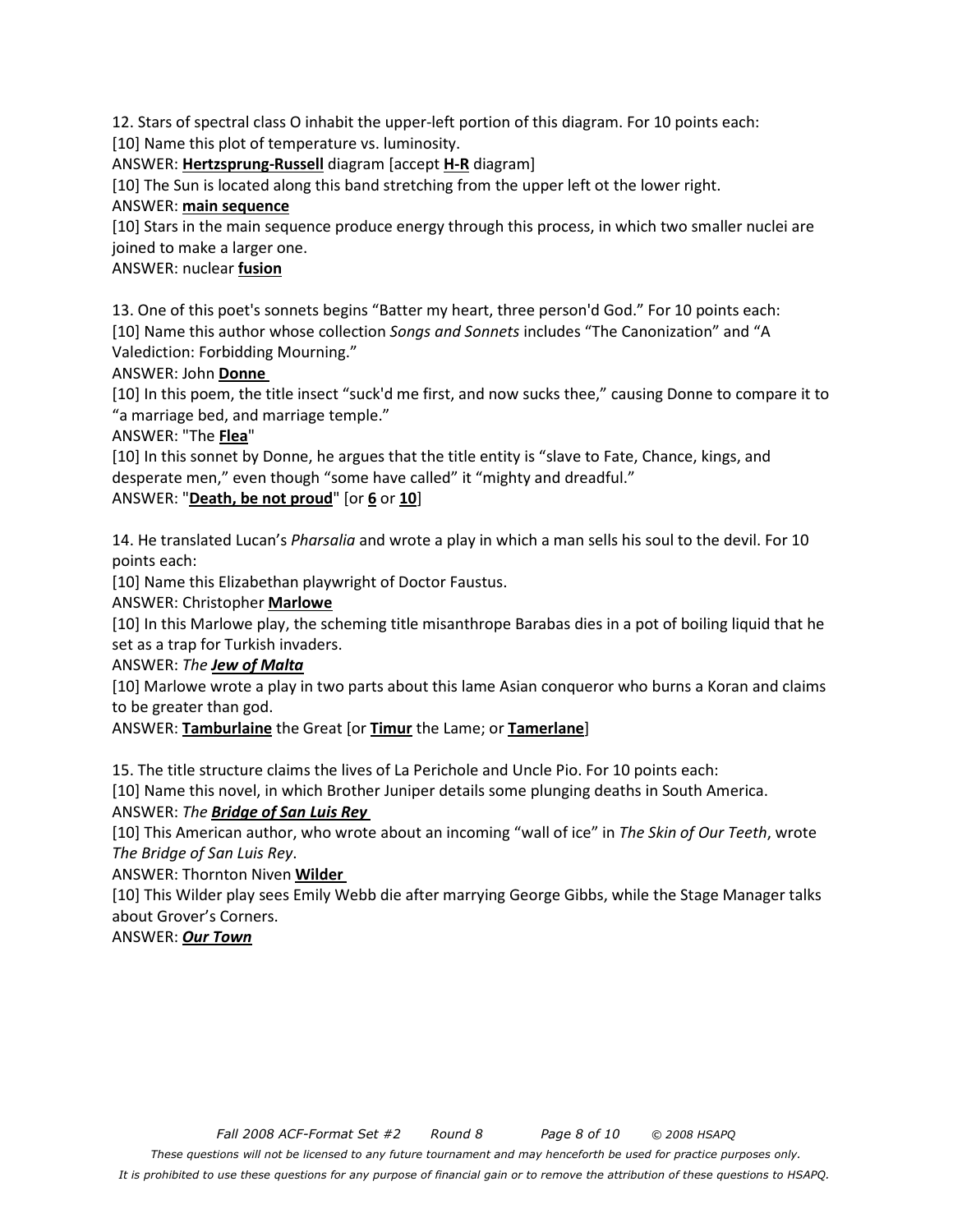16. Its government appointed several "Kumaris," a job previously in the hands of priests appointed by its royalty. For 10 points each:

[10] Identify this nation which elected the Maoist leader Prachandra in an April 2008 election. In 2001, its Crown Prince Dipendra shot members of the Royal family in 2001.

ANSWER: Republic of **Nepal**

[10] Until the April election, Nepal was led by this man, who dissolved the Nepalese Parliament in 2002 and assumed emergency rule in February 2005.

ANSWER: King **Gyanendra** [or **Gyanendra** Bir Bikram Shah Dev]

[10] Prachandra held bilateral talks with this Indian Prime Minister, whose party faced a vote of noconfidence over a US-India bilateral nuclear trade deal.

ANSWER: Manmohan **Singh**

17. After being part of the "antiparty group," he was made ambassador to Mongolia. For 10 points each: [10] Name this replacement of Maksim Litvinov as Commissar of foreign affairs, who negotiated the German-Soviet Non-aggression pact with Ribbentrop.

ANSWER: Vyacheslav Mikhailovich **Molotov** [or Vyacheslav Mikhaylovich **Skryabin**]

[10] Molotov was removed as foreign minister by this successor to Stalin who claimed "we will bury you" and banged his shoe. Molotov later tried to depose him.

ANSWER: Nikita **Kruschev** 

[10] Molotov ordered the production of his namesake cocktails for this war, where the Mannerheim line served as a defensive border. As a result, the Russians got western Karelia.

ANSWER: **Winter** War [or **Russo-Finnish** War]

18. His literary works include "The Nutcracker and the Mouse King" and "The Sandman." For 10 points each:

[10] Name this German writer whose "Tales" were adapted into an opera.

ANSWER: Ernst Theodor Wilhelm **Hoffmann** [or E.T.A. **Hoffmann**]

[10] This composer of countless operettas like *La Belle Helene* wrote *The Tales of Hoffman*.

#### ANSWER: Jacques **Offenbach**

[10] Jacques Offenbach wrote an operetta about this figure in the underworld. He is also the subject of a Gluck opera about him and Eurydice.

#### ANSWER: **Orpheus** [or **Orfeo**; or **Orphee**]

19. Advocating a similar thesis to that of R.H. Tawney, this book posits that a certain group did not experience the ascetic withdrawal usually common to religious devotion. For 10 points each:

[10] Name these work of German sociology which noted that Calvinist Puritan ethics created a certain economic system.

#### ANSWER: *The Protestant Ethic and the Spirit of Capitalism* [or *Die protestantische Ethik und der Geist des Kapitalismus*]

[10] This sociologist, who later advocated German imperial expansion in his Freiburg Address, wrote *The Protestant Ethic and the Spirit of Capitalism*.

## ANSWER: Max **Weber**

[10] Weber's book On Law in Economy and Society addressed the role of this concept in authority. In common use, it refers to the personal magnetism of a speaker, leader, or performer. ANSWER: **charisma**